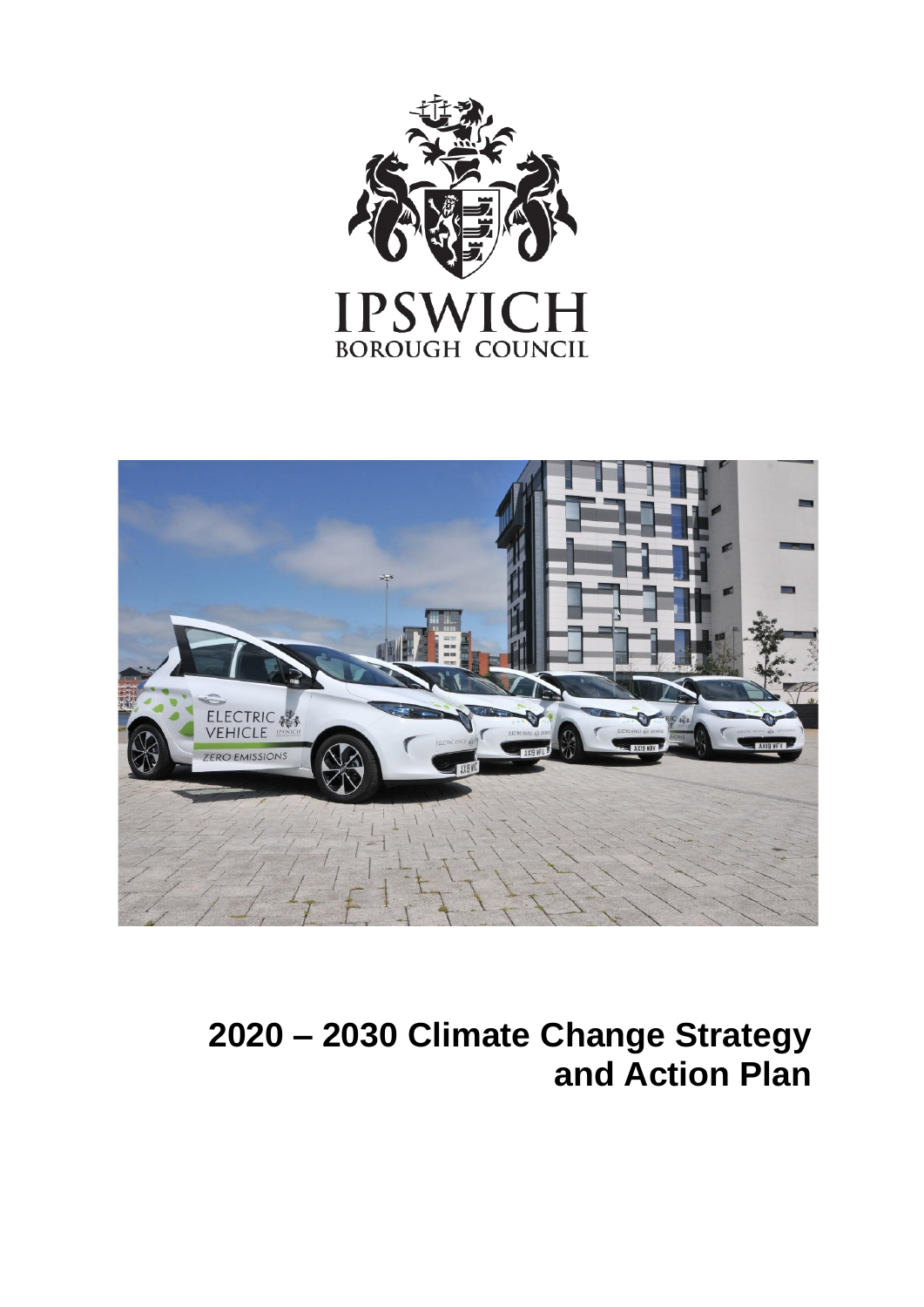### **Introduction**

On 9<sup>th</sup> July 2019, the Council's Executive Committee declared a Climate Emergency and resolved to start working towards becoming carbon neutral by 2030. This resolution confirmed the Council's continued commitment to achieving a reduction in carbon emissions from its own activities and delivering the aims of the Building A Better Ipswich 2017 Corporate Plan.

This document will act as the starting point for the development of an ongoing Climate Change Strategy for Ipswich Borough Council and focusses on the Council's proposed approach for tackling climate change. This is a vital strategic task which will ensure the Council has a robust plan for reducing emissions from the Council's own land, buildings, fleet and assets.

# **What is Climate Change?**

Climate change refers to the impact on the climate of too many greenhouse gases in our atmosphere, causing accelerated global warming. This is a result of many different human activities such as burning fossil fuels (e.g. gas, coal and oil) intensified agriculture, polluting industrial processes and the clearance of vegetation. Greenhouse gases like carbon dioxide (CO2) trap heat in the atmosphere which would otherwise escape into space. Although this is a global issue, urgent efforts must be made by the council along with the town's residents and businesses to halt carbon emissions and remove the greenhouse gases from the atmosphere to prevent unsustainable global warming resulting in catastrophic sea level rising and increased intensity and frequency of natural disasters.

# **The Council's Commitment**

By 2030 our own operations will be cleaner, more efficient and net zero-carbon, whilst also taking a role in enabling the wider Borough to achieve net-zero emissions through demonstrating leadership in the early actions taken to reduce emissions.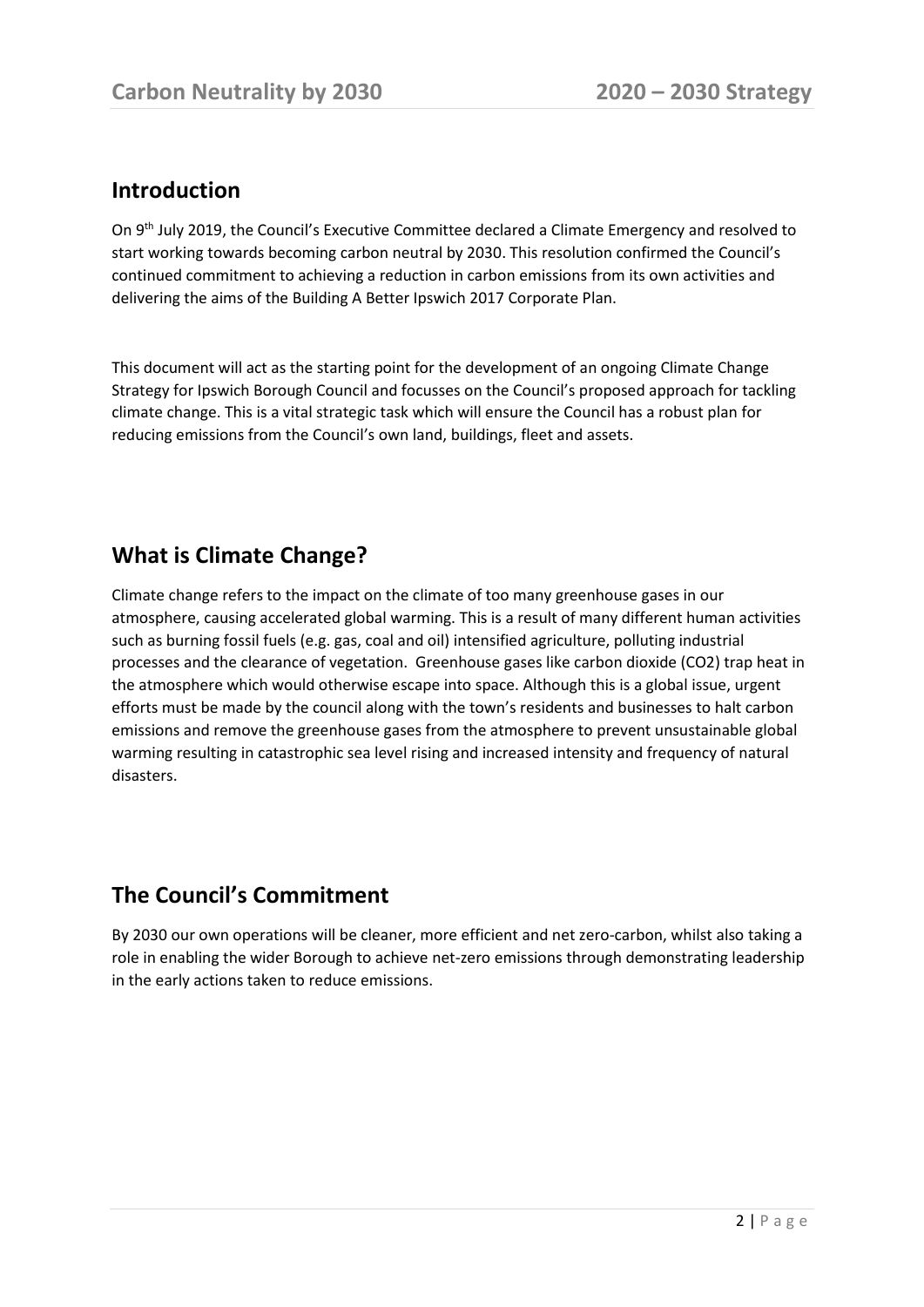### **Key Principles Going Forward**

The following are the key principles that will set out the Council's approach to the Climate Emergency, shaping actions to be taken forward.

#### **1. Have an agreed approach to setting the baseline and understanding the ongoing impact of activities**

The Council has a good record of tracking its own direct emissions (scope 1) and those created from the energy it consumes (scope 2) over several years as part of the previous Climate Change Strategy and emission reduction targets.

#### **2. All Council decisions will take into account the potential impact on the climate and the environment to achieve what's been outlined in this strategy**

In order to appropriately respond to this emergency it is critical that all Council decisions take into account and respond to the potential impact that they will have on the climate and wider environment. This will be embedded in decision making through updates to templates, policy and guidelines, alongside a communications campaign and additional training. Through procurement and partnership this responsibility will be extended to suppliers and partners engaged in activities with the Council.

#### **3. Effective Governance of decisions**

It will be critical that decisions are made with a high degree of certainty over the full consequences, preventive action will need to be taken in areas where they may be some uncertainty, through exploring a wide range of alternatives and increasing participation in decision making.

#### **4. Early Implementation of Initiatives**

Wherever possible changes should be front loaded. The earlier that reductions in emissions are made the earlier the benefit will be realised.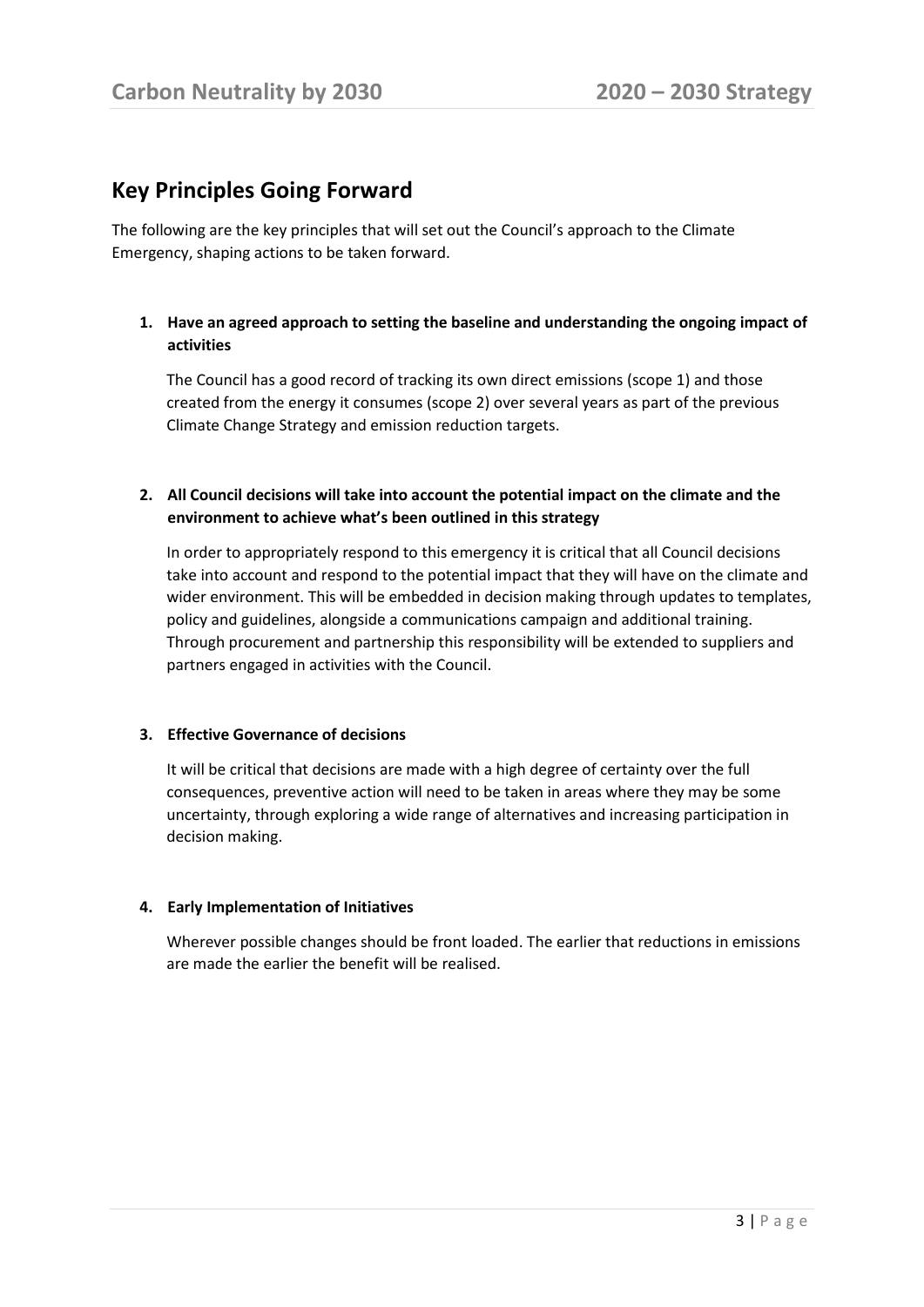## **The Carbon Neutral Challenge**

A report was commissioned on the 2019/2020 Greenhouse Gas emissions from the Council's own estate and operations looking at electricity, gas, vehicle fleet fuel use and business travel. Social housing was outside of the scope of the report, although energy used in communal areas of sheltered housing and blocks of flats was included.

GHG emissions are expressed as tonnes of CO2 equivalents (CO2e). This is a unit of measurement used to indicate the global warming potential of a greenhouse gas, expressed in terms of the global warming potential of one unit of carbon dioxide. The UK Government's 2019 Carbon Conversion Factors have been applied to the units of energy and fuel consumption to calculate the associated emissions

In line with the Environmental Reporting Guidelines carbon emissions are broken down into direct and indirect emissions. These are categorised into Scope 1, Scope 2 and Scope 3 emissions according to which activity and fuel or energy use they arise from.

**Scope 1**: These are Direct Emissions which arise from the activities of an organisation and include fuel combustion on site such as gas boilers and fleet vehicles.

**Scope 2**: These are the Indirect Emissions resulting from the generation of purchased energy for electricity, heating and cooling. Emissions are created during the production of the energy which is eventually used by the organisation.

**Scope 3**: These are all other Indirect Emissions from activities of the organisation, occurring from sources not owned or controlled. In this GHG report these cover emissions associated with business travel by employees and also those associated with the 'Transmission and Distribution' (T&D) of electricity purchased by the organisation.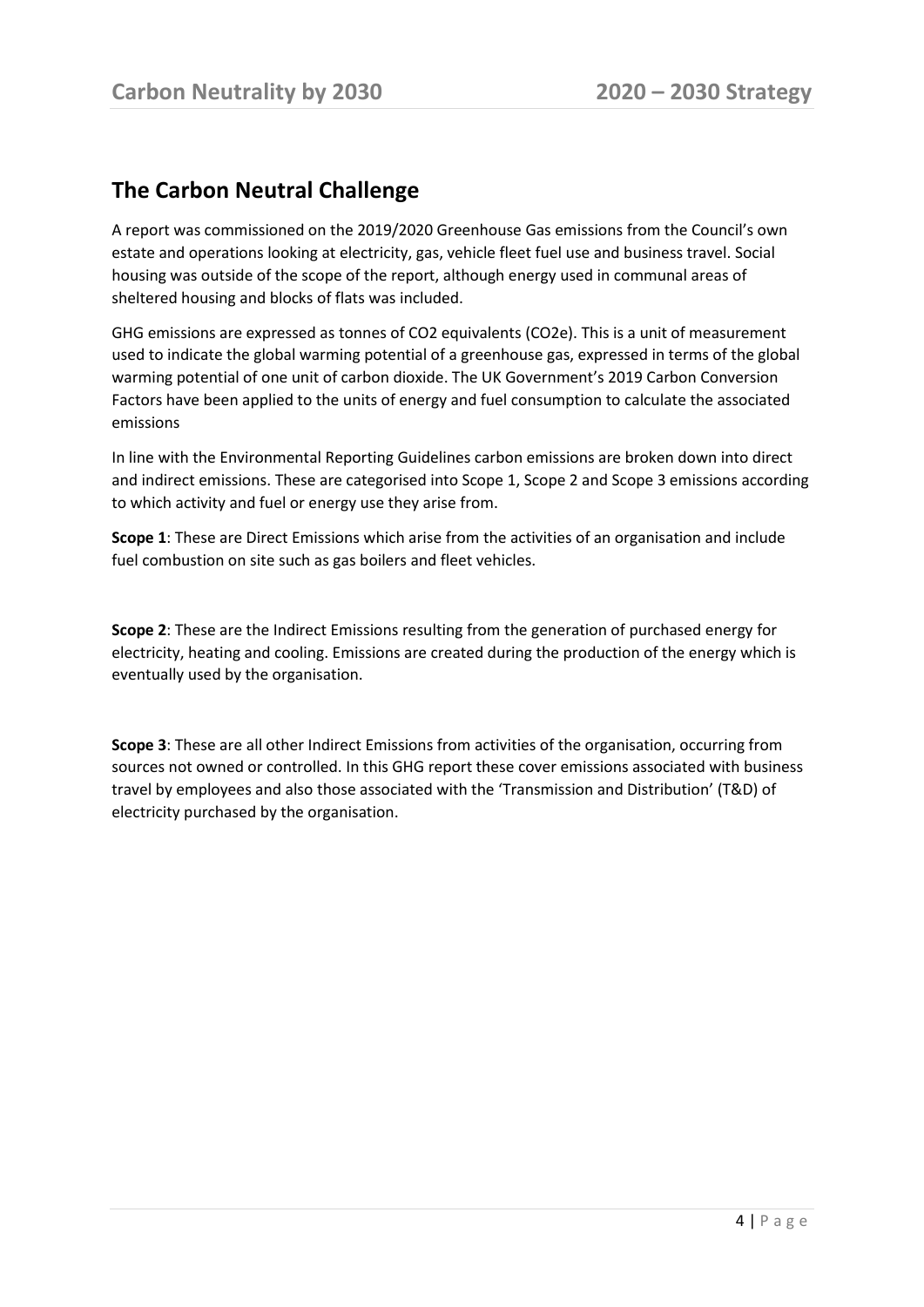## **GHG Emissions Statement**

Ipswich Borough Council's total gross greenhouse gas emission statement for the year 2019/20 has been calculated to be 4,757 tonnes of carbon dioxide equivalent (tCO2e), as shown in Table 1.

CO2e is a standard unit for measuring carbon footprints. CO2e expresses emissions across the six greenhouse gases defined by the Kyoto Protocol; Carbon dioxide (CO2), methane (CH4), nitrous oxide (N2o), hydrofluorocarbons (HFCs), perflourocarbons (PFCs) and sulphur hexafluoride (SF6).

|                                               | 2019 - 2020                                   | <b>GHG</b><br><b>Emissions</b><br>(tCO <sub>2</sub> e) |
|-----------------------------------------------|-----------------------------------------------|--------------------------------------------------------|
|                                               | Natural gas                                   | 2,254                                                  |
| Scope 1                                       | Fuel consumption of mobile machinery          | 82                                                     |
|                                               | Council Owned/Controlled Vehicle Consumption  | 664                                                    |
| Scope 2                                       | Electricity                                   | 1,605                                                  |
|                                               | Non-council owned vehicle consumption (hired) | 8                                                      |
| Scope 3                                       | Mileage claims                                |                                                        |
|                                               | T&D Emissions from electricity                | 136                                                    |
| <b>Total Annual Gross</b><br><b>Emissions</b> |                                               | 4,757                                                  |

#### **Table 1: Emissions Statement (Estate and Operations) 2019/20**

Transmission and Distribution Losses (T&D) refers to the emissions associated with electricity which is lost from the system used for delivering the purchased electricity. These emissions are calculated by using a 'T&D loss' emission factor which is included in the 2019 Carbon Conversion Factors.

The Council purchases its grid electricity via EDF's 'Blue Tariff' which is a low-carbon nuclear source but does not allow the organisation to report zero emissions for its Scope 2 electricity.

#### **Intensity Measurement**

In mid-2019 Ipswich Borough Council served a population of 136,913. An intensity ratio of 'kilogrammes of CO2e per resident' has been calculated to be 34.79 kgCO2e/resident for this period.

This intensity ratio presents a Key Performance Indicator that the Council can use to measure to improvements made to GHG emissions as it works to reduce emissions. This Key Performance Indicator will be used alongside a suite of other KPIs that measure performance in reducing total emissions.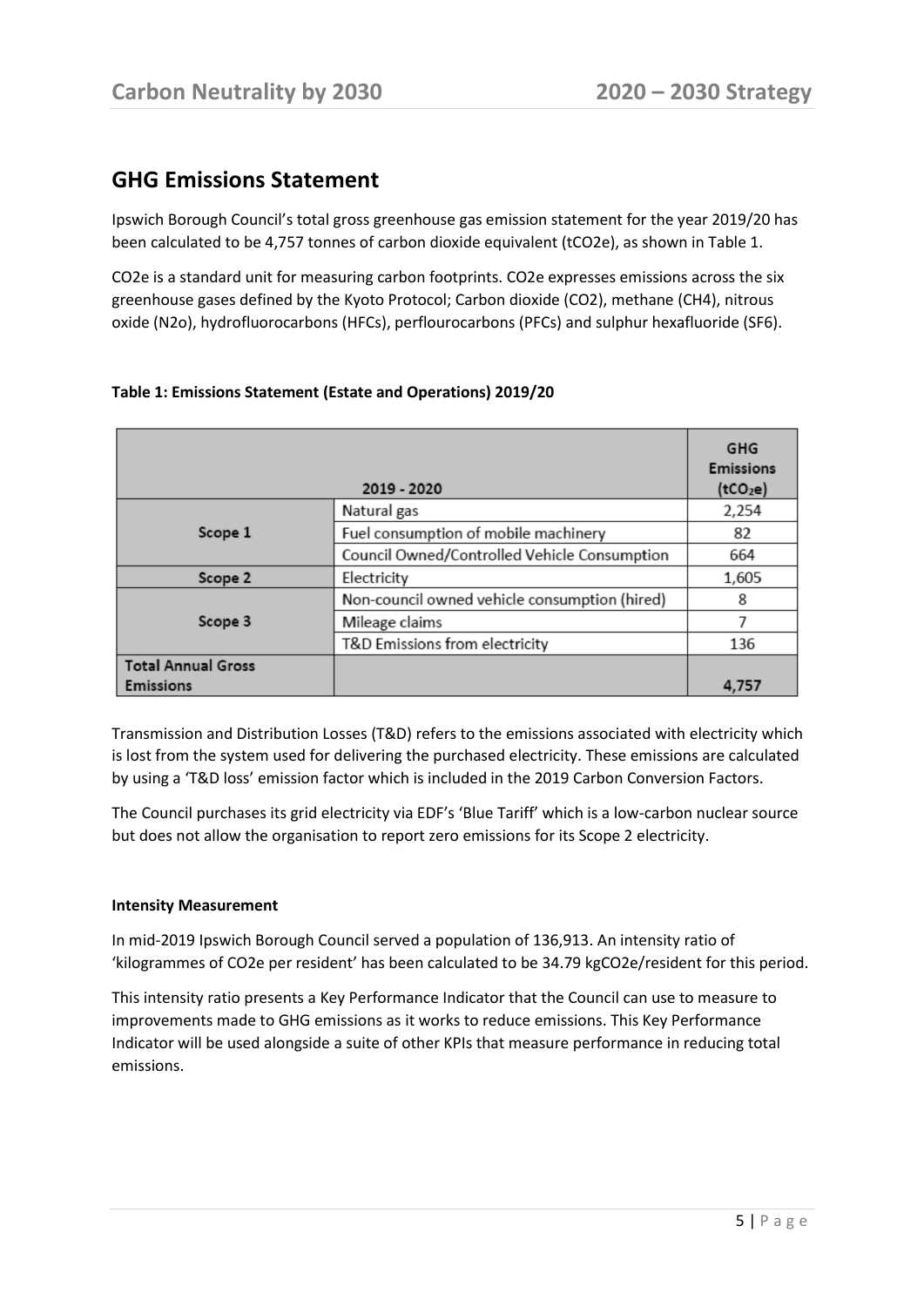#### **Breakdown of GHG Emissions**

Of the total emissions for the period 2019/2020:

- 47% has been calculated to be attributable to Scope 1 emissions arising from natural gas used for the heating of Council operated buildings.
- Grid electricity use accounts for 37% of emissions (and includes the Scope 2 electricity use in buildings, as well as the electric vehicle charging points at Grafton House and Gipping House and the associated Scope 3 T&D emissions).
- Fleet mileage (including short term hire vehicles) accounts for 14% of total GHG emissions
- Mobile machinery accounts for 2%
- Employee business travel (based on mileage claims for car travel) for the remaining 0.15%.



A graphical illustration of emissions is provided in Figure 1 below.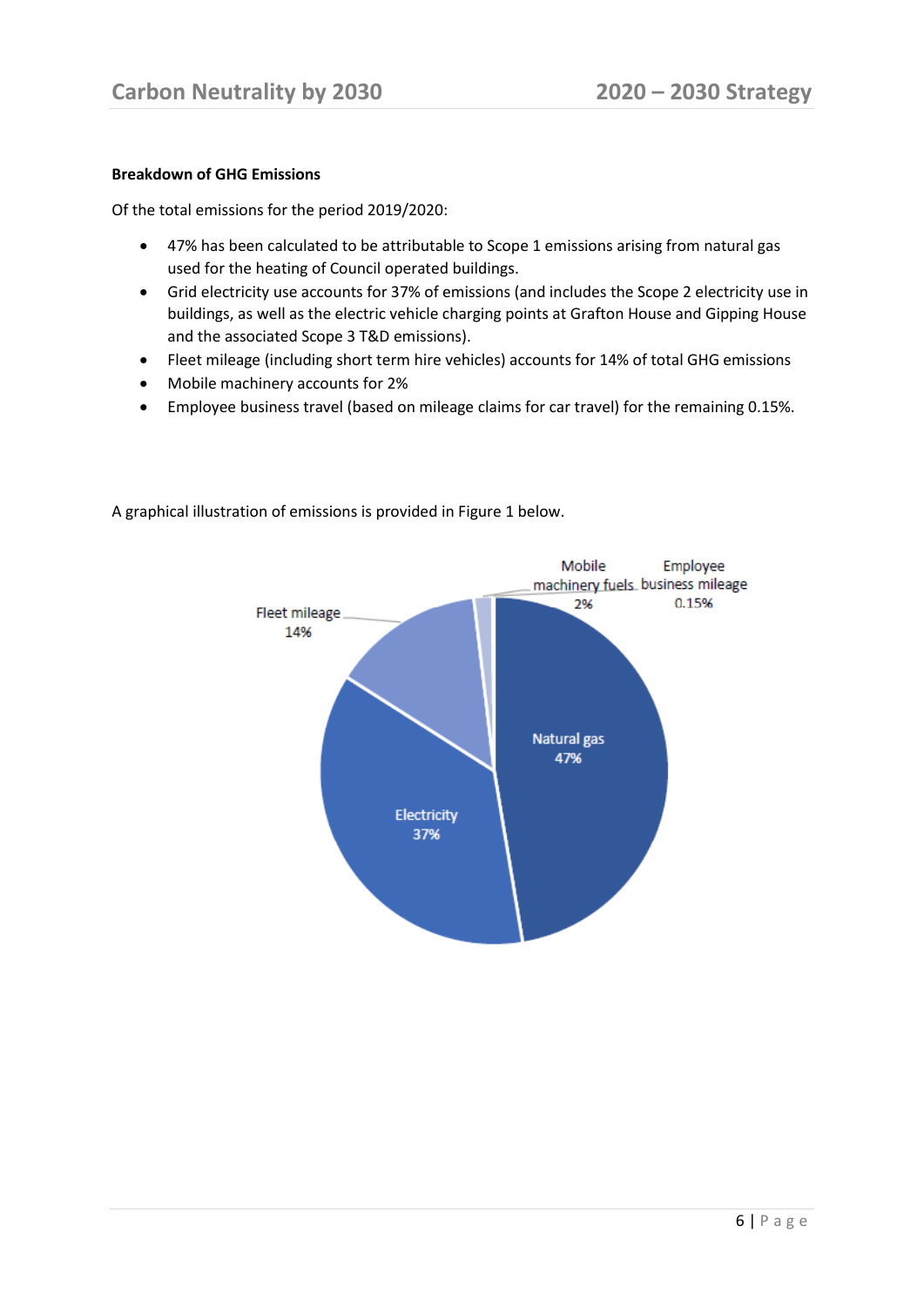# **Grouping of Priorities**

As shown above in Figure 1, electricity and gas consumption together account for

emissions. Further analysis has shown that the ten buildings with the highest annual energy use account for 55% of total GHG emissions, the breakdown of which is shown in

84% of total

Figure 2.

The areas of priority have been grouped to show the key activities required in order to be carbon neutral by 2030. Four key groups have been identified, with further detail provided over the following pages.

# **Group One: Council Buildings**

Over the next 10 years, the Council will need to improve the efficiency of all its buildings to reduce the demand for energy. Operational buildings include our offices, leisure centres, swimming pools, depots, museums, communal areas of housing, and many other small sites.

> 1200 1000 tonnes CO<sub>2</sub>e/year 800 600 400 200  $\Omega$ Idealick Handle Court Grattom Cret Forestree Batts Crown Grass Christmastre Marsion Wineste House in City Centre Crematorium Regent Treatre Gippine House Gas Emissions **Electricity Emissions**

#### **Figure 2:** Buildings with Highest Annual GHG Emissions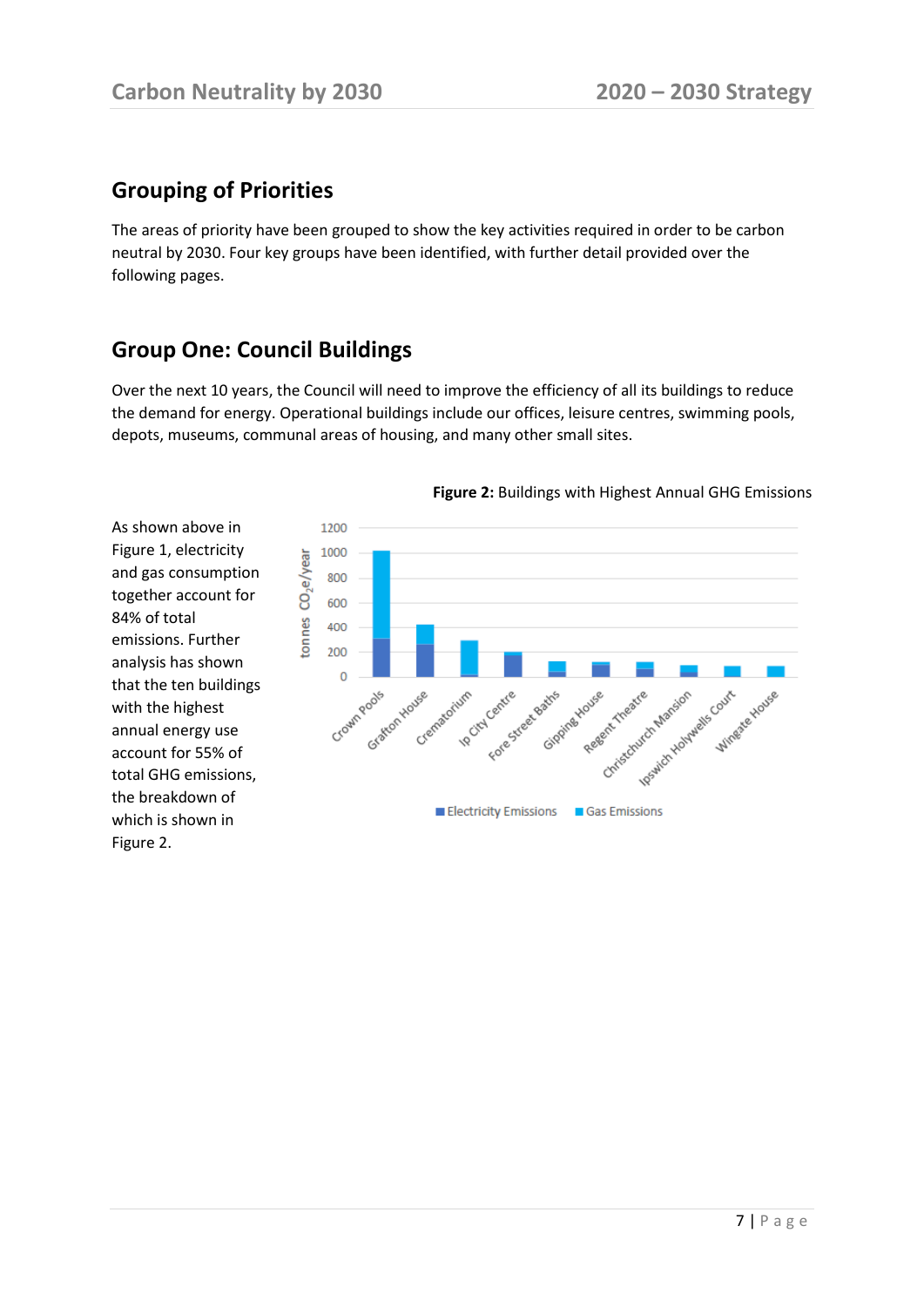

**Figure 3:** Carbon Emissions Intensity of Operational Buildings

site with the highest carbon emissions intensity is the Crematorium (which is over twice as high as Fore Street Baths) due to the high natural gas requirement for combustion processes taking place on site.

#### **Objectives**

Through continuing our programme of retrofit projects to improve the energy performance of our buildings we will need to:-

- Heat our buildings with low carbon and/or renewable heating and change our behaviours towards energy consumption
- Monitor and manage energy efficiency standards and improvements
- Increase the adoption of energy efficiency technologies across the estate

We will need to ensure we minimise emissions and reduce unnecessary energy consumption in construction of new buildings.

Whilst in future years we can expect significant decarbonisation of electricity, the greater challenge in meeting our 2030 target will be to decarbonise our heating supplies.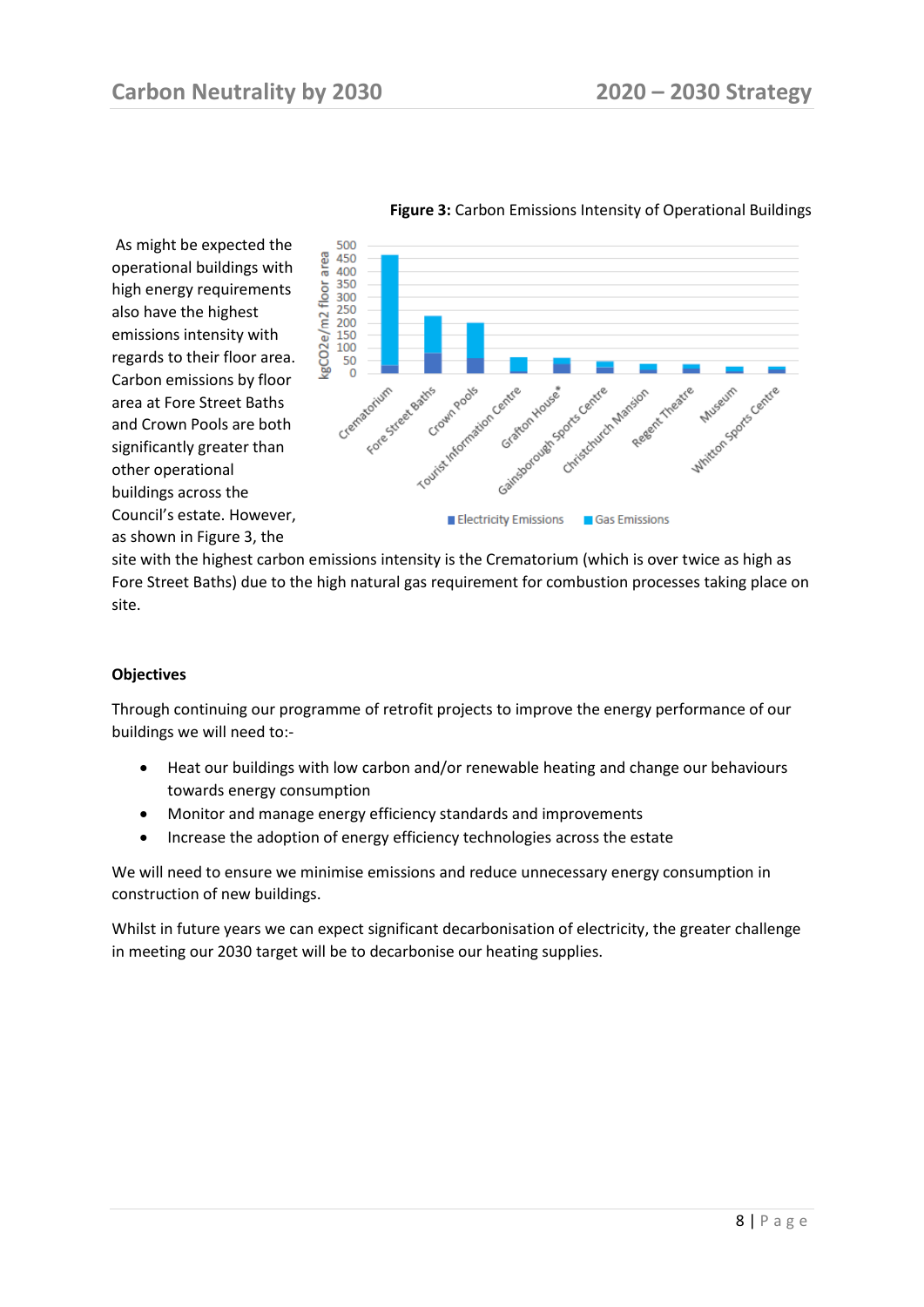### **Group Two: Transport**

to cover a wide range of operations.

to a lesser extent public transport for

fleet is carried out in diesel vehicles,

mileage was in petrol vehicles.

business travel.

Transport emissions contributed 16.15% of the Council's total annual GHG emissions in 2019/20.



#### **Figure 4:** Breakdown of Fleet and Business Mileage Emissions

vans, passenger vehicles and road-going tractors/agricultural vehicles (including both leased vehicles and those on short-term hire). Petrol fleet vehicles account for 1% of total transport-related emissions.

From the data available it is not possible to determine what type of vehicle employee mileage claims are made in and for this reason an average conversion factor has been applied to calculate emissions.



#### **Figure 5:** Breakdown of Total Fleet Mileage by Fuel/Energy Source

9 | P a g e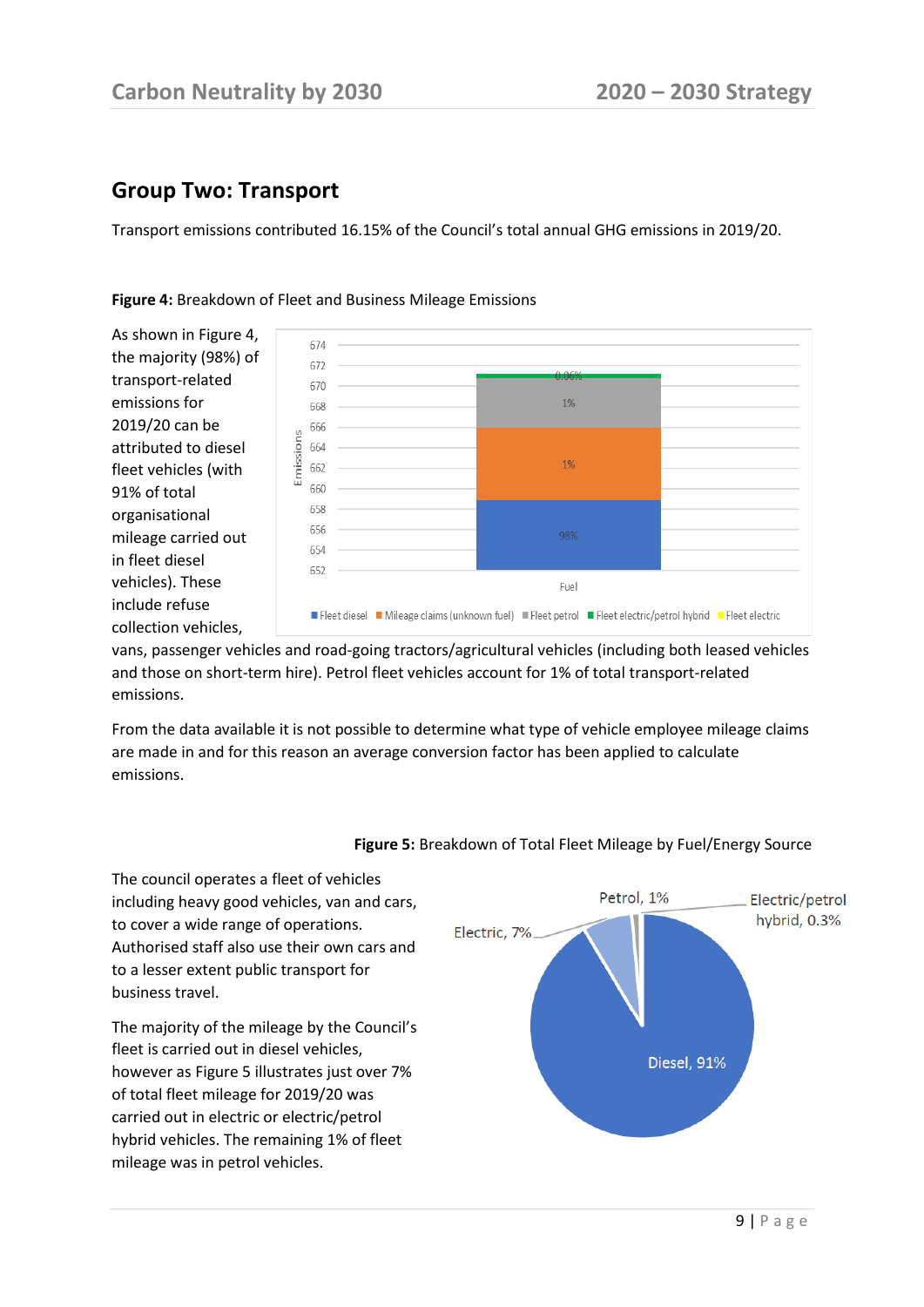#### **Objectives**

We will need to ensure we continue to improve fleet efficiency by:-

- Reviewing our approach to procuring vehicles. Currently the most appropriate powered fuel source for all new cars and car derived vans is electrically powered and larger vehicles such as panel vans, tippers and LGVs are Euro VI Diesel
- Ensuring our vehicle fleet is maintained to a high standard
- Encourage staff to adopt sustainable transport options such as cycling and walking, car sharing, public transport and ultra-low emission vehicles.

### **Group Three: Mobile Plant**

The emissions from mobile plant contributed 2% of the Council's total annual GHG emissions in 2019/20. Over the next 10 years the Council will have a need to replace the majority of its current mobile plant.

#### **Objectives**

We will need to:

- Ensure that replacement equipment results in a measurable reduction in the Council's carbon footprint
- Ensure the priority is procuring zero emission machinery wherever possible.

### **Group Four: Working Practices and Behaviours**

We need our staff to start to think of behaviours related to Climate Change as less of an environmental issue and more of an organisational change that we need to examine and tackle as we would with any other organisational problem we are presented with.

Whilst many staff may already recognise the key role they play in combating climate change, as initiatives have already been implemented such as introduction of zero or low emission vehicles, segregated waste bins to enable recycling, the Green Travel Plan and a reduction in the use of single use plastic. Further consideration is needed on how to encourage individuals to fully cooperate with, and engage in, such changes (overcoming inhibitory factors such as past behaviours and habits).

There is a need to focus on changing behaviour in the first instance to bring about rapid, and sustained, behaviour change. At the same time it is important to help organisational culture progress, ensuring that interventions do not stop at small-scale, individual changes, such as turning off computer monitors, but extend through to larger-scale action, such as organisational purchasing decisions.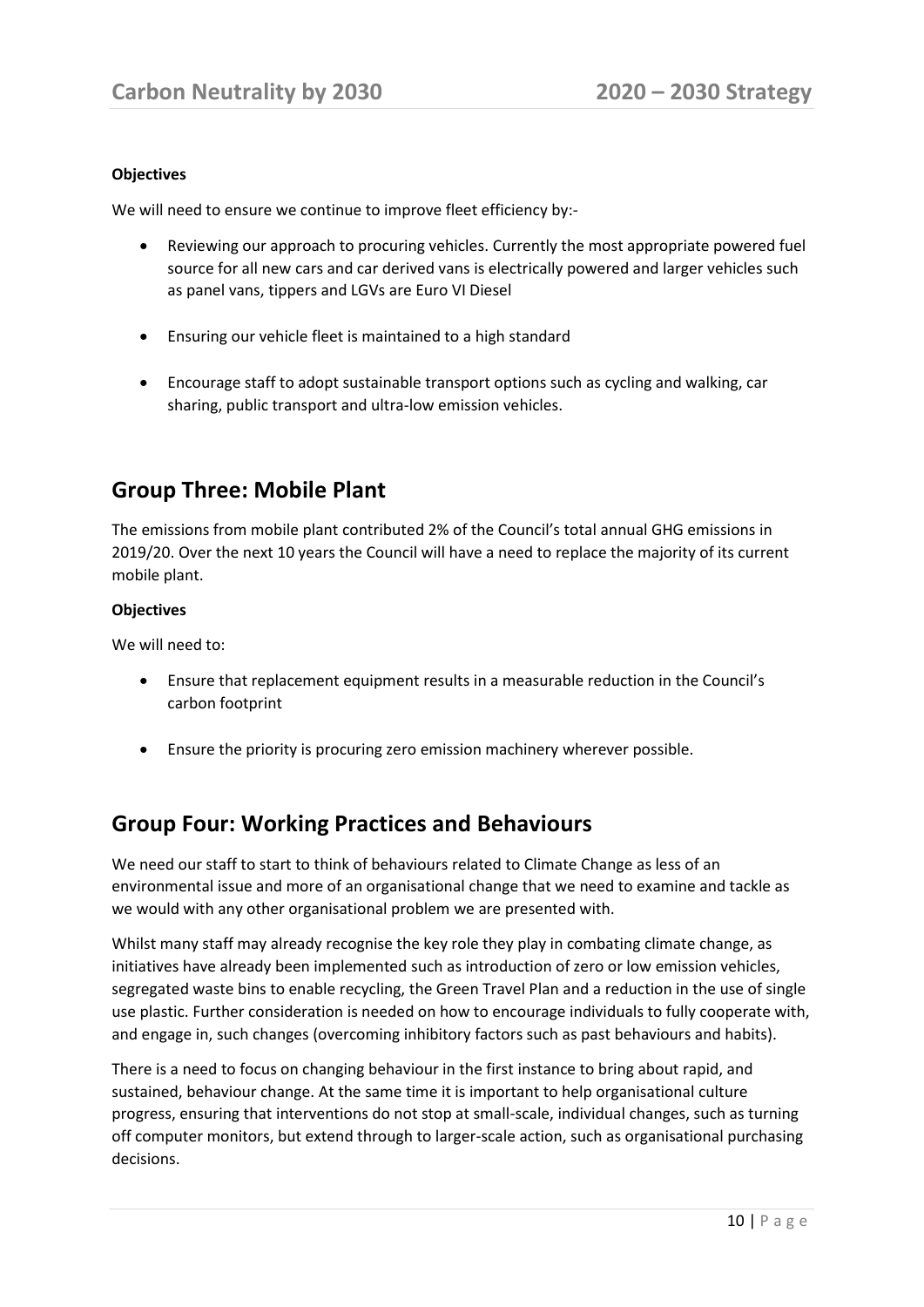#### **Objectives**

It will be essential to ensure that the council's working practices and the behaviours of our staff help deliver the council's environmental aims. This can include how people use our buildings, how we choose suppliers and deal with waste. We will need to:-

- Develop a 'carbon neutral by design' ethos where everything that is proposed or implemented across the organisation considers how it can be carbon neutral or contribute to reducing carbon as a matter of course. This will include being considered from the outset in all the Council's projects as an integral element of decision making.
- Engage staff and provide them with the opportunity for involvement throughout the change process to increase the likelihood of success
- Ensure all new starters understand the council's environmental aims and policies, as part of induction training
- Ensure Managers champion and lead the way. Strong leadership will be especially important in helping to integrate environmental issues into existing organisational processes and reinforce the importance of changing the way people behave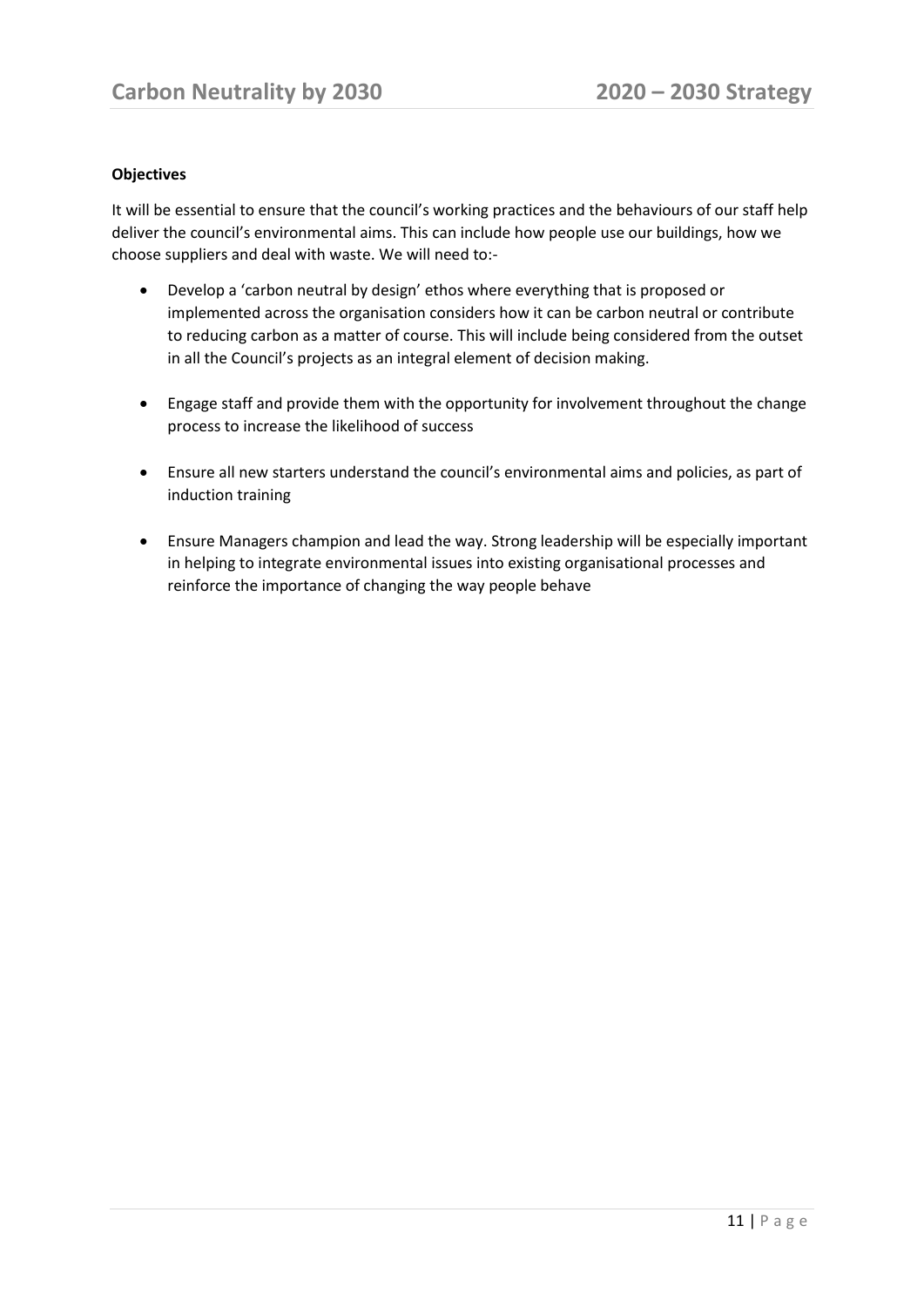### **Enabling the wider Borough to achieve net-zero emissions**

Ultimately carbon neutrality by 2030 needs to be a commitment that is for the whole town. The success of the town in rising to the challenge depends upon the involvement of citizens and business as well as the public sector. Ipswich Borough Council, or any one organisation, cannot achieve this goal alone. The Council will play its role in providing leadership and demonstrating commitment through its actions, but everyone has a part to play and something to contribute. New forms of partnership, collaboration and engagement are going to be needed to deliver this ambitious but necessary commitment.

There will be a need to create a suite of engagement and communication activities to:

- Increase carbon and sustainability literacy amongst citizens and across all organisations
- Create wider action through pledges for citizens and organisations
- Identify aspirations, opportunities and challenges to inform plans
- Increase actions being taken by business and citizens

### **Resources**

The upfront cost is likely be higher than 'business as usual', but the longer term costs of adapting later may well be higher and will prove difficult to implement a large number of initiatives in a short period, so it will more effective in the longer term to start to reduce emissions in the shorter term.

All projects need to clearly set out in the business case, that the project recognises the need for urgent action on the climate emergency both in mitigation and in adaptation of services to avoid much higher costs in the longer term. A whole life cost assessment will need to be made for decisions, particularly around procurement to ensure that future savings are factored in.

#### **Governance**

The overall strategy will be overseen by an Environment and Climate Change Working Group. This will act as the main Programme Board for ensuring activities across the organisation contribute to the reduction in emissions required. The Environment and Climate Change Working Group and the Council's Executive committee will receive regular updates on progress with the Action Plan.

We will prepare and publish an annual progress report on the achievements delivered and how they have affected the Council's emissions. We will continue to measure and publish our annual carbon footprint, the scope of which is defined as:

• Energy and fuel consumption in our buildings (where the council is the bill-payer) i.e. electricity, natural gas and other heating fuels. Monitored via automatic meter data and utility bills.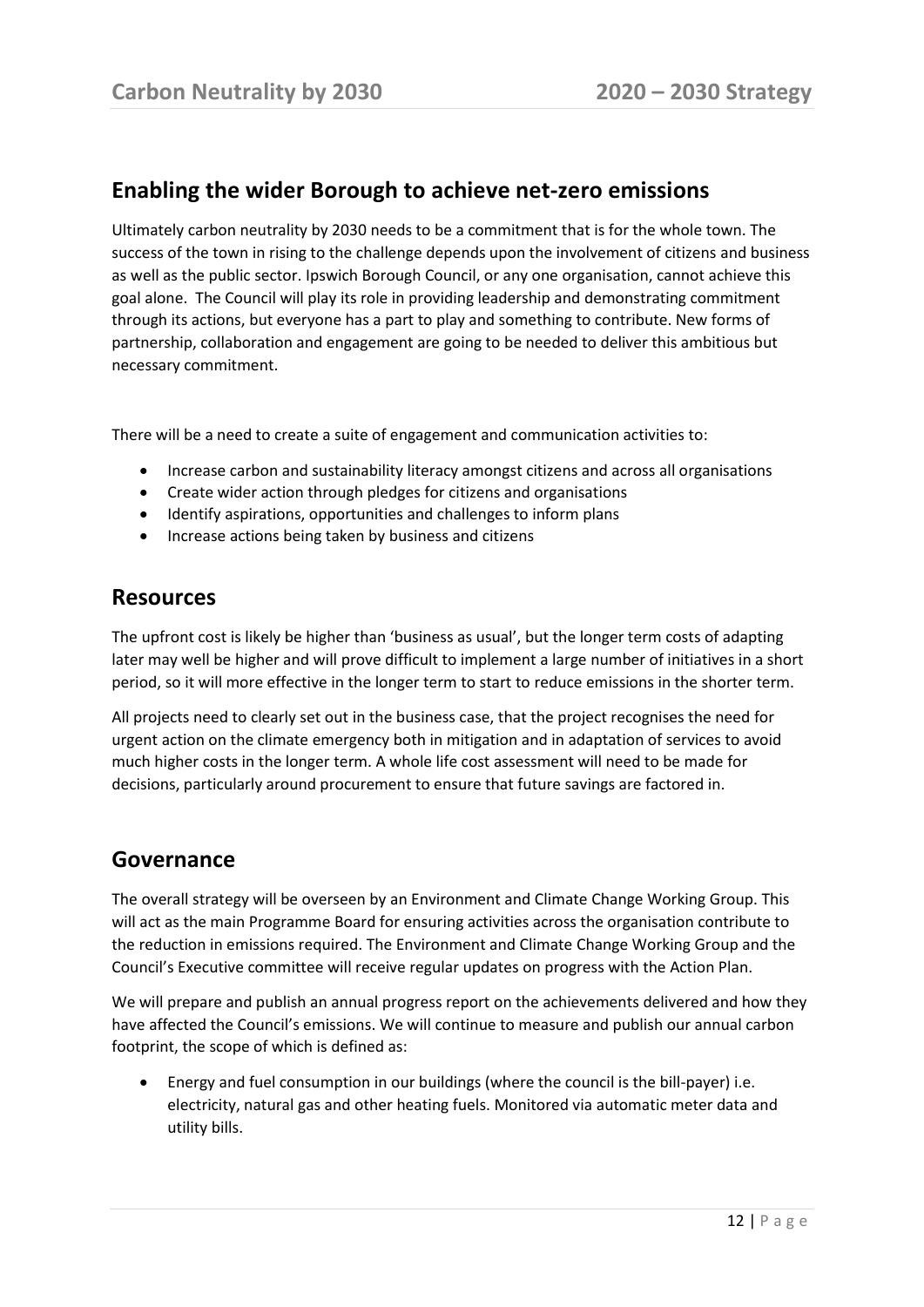- Fuel consumption by the council's own vehicle fleet and machinery. Monitored via internal fuel records.
- Emissions from business travel carried out in employees' and councillor's own vehicles (the "grey fleet"). Monitored via payroll mileage claims.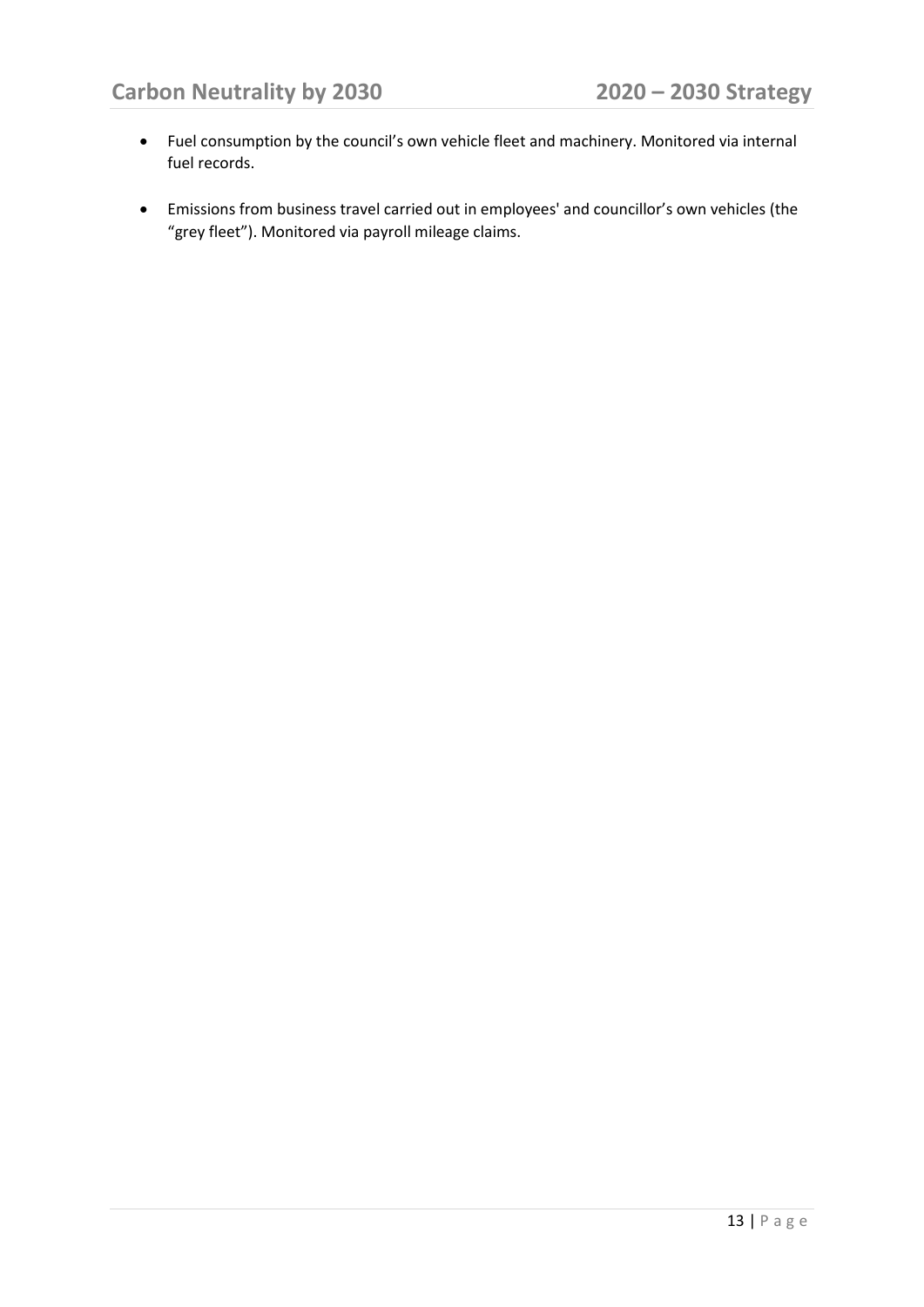### **Action Plan**

It will not be possible for the Council's activities to be carried out without causing some emissions. The Council will follow a hierarchy that prioritises activities that avoid emissions, over mitigation. As a last resort, offsetting will need to be included in the approach. Local borough based offsetting activities will be prioritised; this will increase the benefit to local residents and wildlife.

Given the scale, complexity and urgency of responding to climate change, it is proposed that the 'Action Plan' is seen as iterative in nature. While setting out the medium to long term roadmap to carbon neutrality, an annual update will be published, to capture changes being delivered under the Action Plan, and to ensure it is reflective of the likely rapidly changing national and international context.

**Group One: Council Buildings**

**Group Two: Transport**

**Group Three: Mobile Plant**

**Group Four: Working Practices and Behaviours**

**Mitigation & Offsetting** 

#### **Enabling**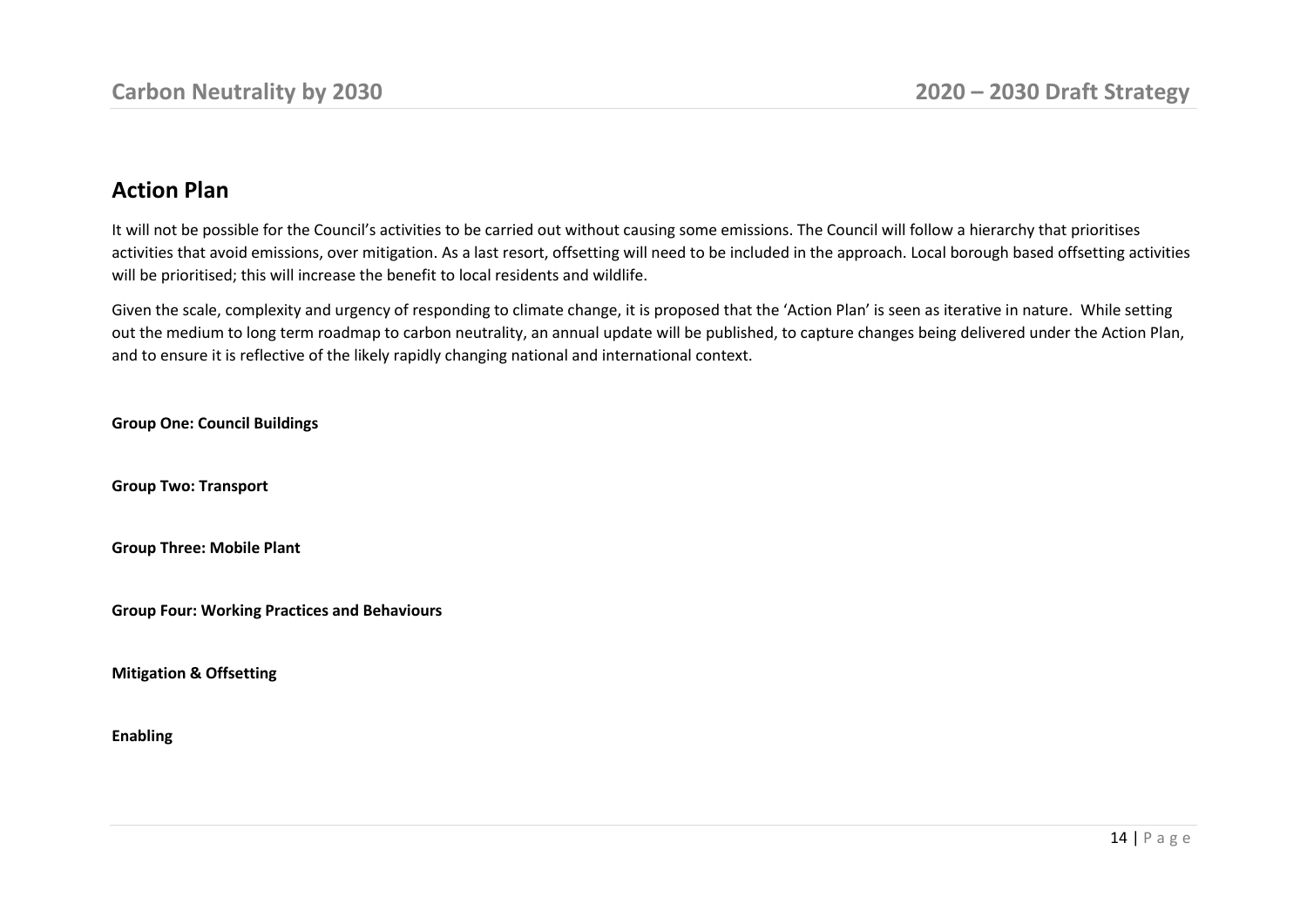# **Group One: Council Buildings**

| <b>Objective</b>           | <b>Action</b>                                                                        | <b>Cost Estimate</b> | <b>Timescale</b>   |
|----------------------------|--------------------------------------------------------------------------------------|----------------------|--------------------|
| Heating to be from low     | Council Buildings - Explore options for alternative heating methods, including, but  | a)                   | Long Term          |
|                            | a)                                                                                   | High                 | a)                 |
| carbon and/or              | not limited to, air or ground source heating, Hydrogen fuel cells                    |                      |                    |
| renewable heating          | Social Housing - Investigate the requirements for installation of low carbon<br>b)   | b) High              | Long Term<br>b)    |
| sources                    | sources of heating (air/ground/water source heat pumps), using council owned         |                      |                    |
|                            | homes as a test bed                                                                  |                      |                    |
| Improvements to            | Investigate the options to further improve the insulation in all Council buildings   | Medium               | <b>Medium Term</b> |
| <b>Building Insulation</b> |                                                                                      |                      |                    |
| Increase use of            | Procurement of renewable energy supply for the Council estate                        | a)                   | Short Term         |
|                            | a)                                                                                   | Low                  | a)                 |
| renewable energy           | Installation of solar PV on all viable Council properties                            | High                 | Long Term          |
|                            | b)                                                                                   | b)                   | b)                 |
|                            | Investigate opportunities for solar car ports at Council buildings such as Grafton   | High                 | Med Term           |
|                            | C)                                                                                   | C)                   | C)                 |
|                            | House                                                                                |                      |                    |
|                            | Introduce capacity to store local low carbon energy                                  | d)                   | Med Term           |
|                            | d)                                                                                   | High                 | d)                 |
|                            | Ensure generation and export meter data is recorded for all current and future       | e)                   | Immediate          |
|                            | e)                                                                                   | Low                  | e)                 |
|                            | installations                                                                        |                      |                    |
| Upgrade lighting           | Investigate retrofit options for LED lighting in all Council buildings               | Medium               | Med Term           |
|                            | a)                                                                                   | a)                   | a)                 |
|                            | Investigate retrofit options for lighting sensors to control all the lighting in all | Medium               | b)                 |
|                            | b)                                                                                   | b)                   | Med Term           |
|                            | Council buildings                                                                    |                      |                    |
| Reduce electrical          | Investigate Evaporative Cooling for IT server room                                   | a)                   | <b>Short Term</b>  |
|                            | a)                                                                                   | Low                  | a)                 |
| energy demand              | Investigate Voltage Optimisation across the estate                                   | b)                   | <b>Short Term</b>  |
|                            | b)                                                                                   | Low                  | b)                 |
|                            | Investigate alternatives to current hand driers in use                               | C)                   | <b>Short Term</b>  |
|                            | C)                                                                                   | Low                  | $\mathsf{C}$       |
|                            | Investigate suitability of pool covers at Crown Pools                                | d)                   | Short Term         |
|                            | d)                                                                                   | Low                  | d)                 |
| Reduce energy usage at     | Investigate improvements at the Crematorium to reduce energy usage or provide        | High                 | Med Term           |
| Crematorium                | heat recovery                                                                        |                      |                    |
| Reduce water usage         | Measure and analyse water usage in all operational areas                             | a)                   | <b>Short Term</b>  |
|                            | a)                                                                                   | Low                  | a)                 |
| across all Council         | Report on water usage annually                                                       | b)                   | <b>Short Term</b>  |
|                            | b)                                                                                   | Low                  | b)                 |
| operations                 | Investigate solutions to reduce water usage                                          | Medium               | Med Term           |
|                            | C)                                                                                   | C)                   | C)                 |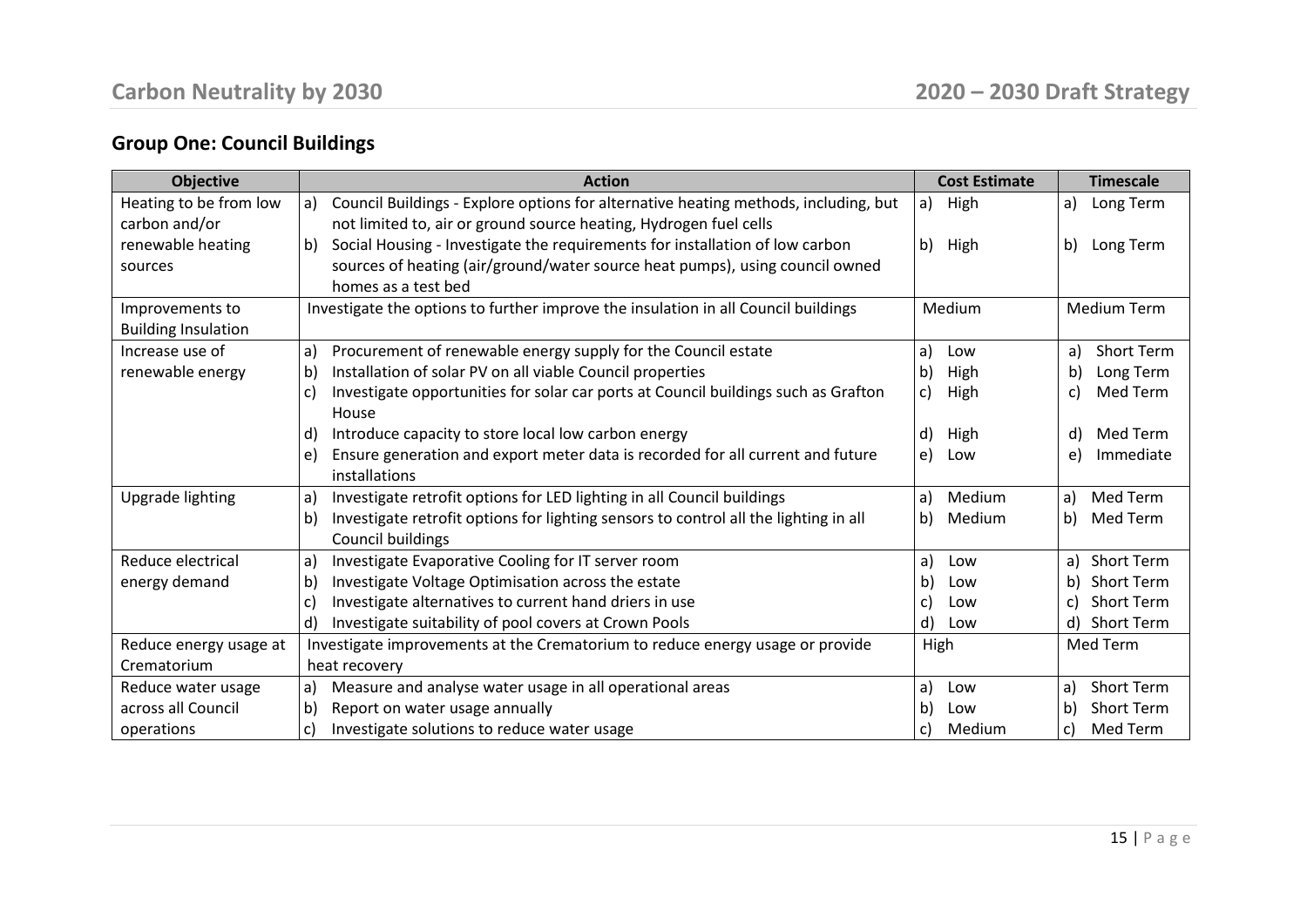# **Group Two: Transport**

| <b>Objective</b>                           | <b>Action</b>                                                                                                                                                                                                                                                                | <b>Cost Estimate</b> | <b>Timescale</b>  |  |
|--------------------------------------------|------------------------------------------------------------------------------------------------------------------------------------------------------------------------------------------------------------------------------------------------------------------------------|----------------------|-------------------|--|
| Procure zero and/ or<br>ultra low emission | Continue with project to replace all fossil-fuelled car and car derived vans with EV<br>a)<br>alternatives                                                                                                                                                                   | a) Medium            | Ongoing<br>a)     |  |
| vehicles for the fleet                     | Develop plan to replace panel type vans with EV or PHEV vehicles<br>b)                                                                                                                                                                                                       | b) Medium            | b)<br>Ongoing     |  |
|                                            | Where necessary replace panel type vans and Large Goods Vehicles with ultra<br>C)<br>low emission vehicles if zero emission vehicles are not cost effective                                                                                                                  | c) Medium            | Ongoing<br>C)     |  |
|                                            | Ongoing monitoring of technology improvements in order to ensure the best use<br>d)<br>of available technology for Large Goods Vehicles with the aim that all Large<br>Goods Vehicles replaced from 2023 onwards such as our Refuse Collection<br>Vehicles are zero emission | d) Medium            | d)<br>Ongoing     |  |
| Use of more sustainable                    | Encourage staff to adopt sustainable transport options such as cycling, walking, car                                                                                                                                                                                         |                      | <b>Short Term</b> |  |
| transport                                  | sharing, public transport where appropriate                                                                                                                                                                                                                                  |                      |                   |  |
| Avoid unnecessary                          | Encourage home and/ or local working                                                                                                                                                                                                                                         |                      | <b>Short Term</b> |  |
| travel by staff                            |                                                                                                                                                                                                                                                                              |                      |                   |  |
| Reduction in the use of                    | Investigate the reasons for staff use of their own vehicles on Council business and                                                                                                                                                                                          |                      | <b>Short Term</b> |  |
| the 'Grey Fleet'                           | provide alternatives                                                                                                                                                                                                                                                         |                      |                   |  |

### **Group Three: Mobile Plant**

| <b>Objective</b>     | <b>Action</b>                                                                                   |        | <b>Timescale</b>        |
|----------------------|-------------------------------------------------------------------------------------------------|--------|-------------------------|
| Procure zero and/ or | Replace fossil-fuelled plant with zero or low emission alternatives where available $ a $<br>a) | Medium | Long<br>a)              |
| low emission mobile  | Ongoing monitoring of technology improvements in order to ensure the best use<br>b)             |        | Term                    |
| plant                | of available technology for larger pieces of mobile plant                                       | Low    |                         |
|                      |                                                                                                 |        | $\mathsf{b}$<br>Ongoing |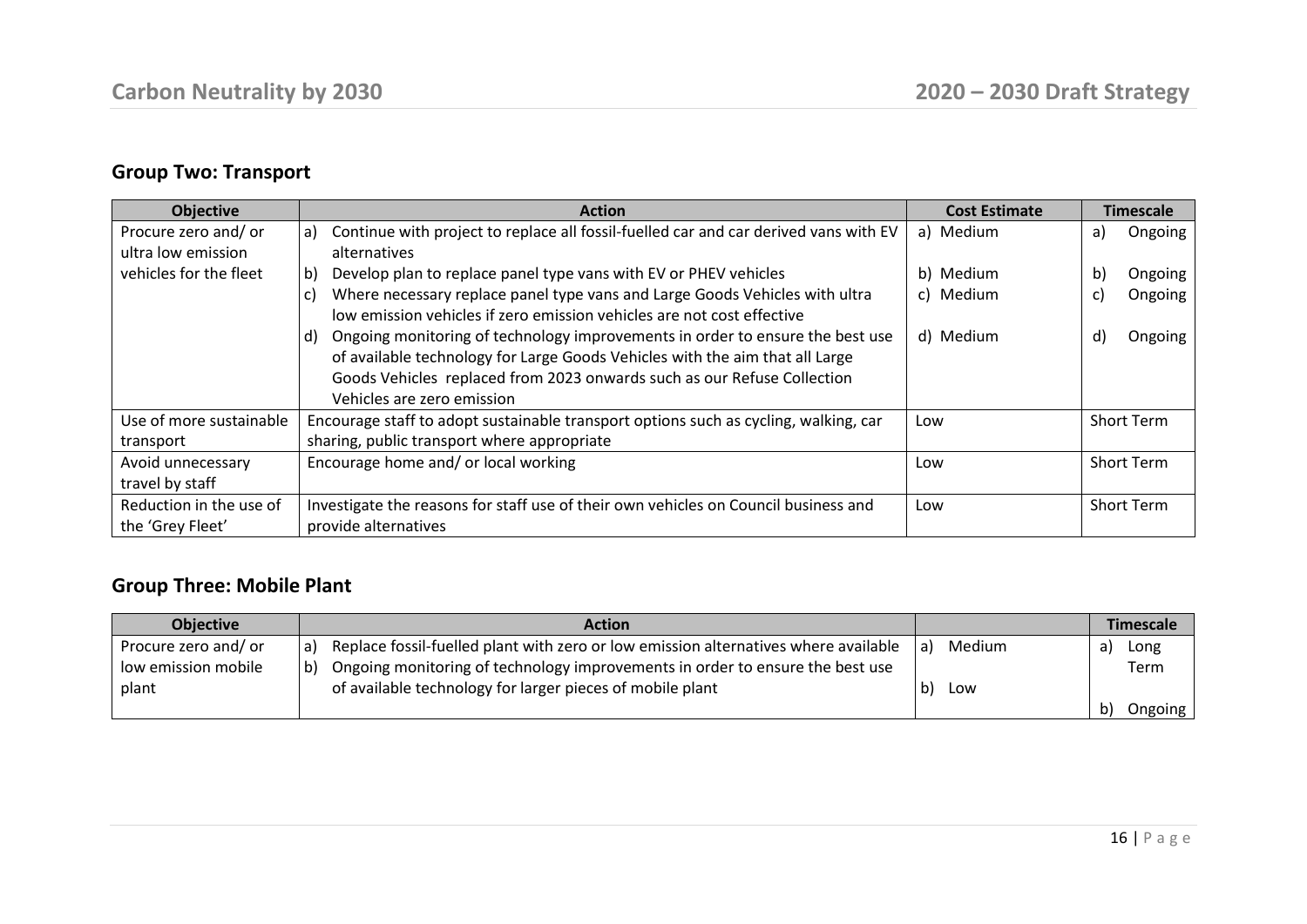# **Group Four: Working Practices and Behaviours**

| <b>Objective</b>       | <b>Action</b>                                                                          | <b>Cost Estimate</b> | <b>Timescale</b>        |
|------------------------|----------------------------------------------------------------------------------------|----------------------|-------------------------|
| Increase awareness of  | Review and update induction training for staff<br>a)                                   | a)<br>Low            | Short Term<br>a)        |
| and engagement in      |                                                                                        |                      |                         |
| environmental impacts  | Establish an informal staff environmental group<br>b)                                  | b)<br>Low            | Short Term<br>b)        |
| and behaviour change   |                                                                                        |                      |                         |
| Reduce the impact on   | Improve procurement processes to ensure that suppliers support carbon neutral<br>a)    | Low<br>a)            | Short Term<br>a)        |
| the environment from   | ambitions.                                                                             |                      |                         |
| the activity of our    | Include an agreed sustainability/environmental statement within tender<br>b)           | b)<br>Low            | Short Term<br>b)        |
| suppliers              | documents, which will be provided to suppliers to ensure they prioritise               |                      |                         |
|                        | sustainability within their proposals. Work to agree percentage weighting of           |                      |                         |
|                        | supplier environmental performance in our selection process                            |                      |                         |
|                        | Reviewing the carbon footprint of materials / products / services we procure and<br>C) | C)<br>Low            | <b>Short Term</b><br>C) |
|                        | to identify options to reduce carbon emissions from the Council's supply chain         |                      |                         |
| Ensure the             | Inclusion of carbon/ environmental impact and climate risk assessments during the      | Low                  | <b>Short Term</b>       |
| environmental impact   | discovery and scoping phases of all project development to ensure decisions on         |                      |                         |
| of everything we do is | whether to implement projects take into account this impact                            |                      |                         |
| fully considered       |                                                                                        |                      |                         |
| Measure progress and   | Implement Sub-metering and reporting of electric vehicle charging<br>a)                | Low<br>a)            | Short Term<br>a)        |
| provide timely updates | Implement measurement of solar PV electricity generation and export from each<br>b)    | b)<br>Low            | Short Term<br>b)        |
|                        | site                                                                                   |                      |                         |
|                        | Measure the reductions in our energy usage and greenhouse gas emissions<br>C)          | C)<br>Low            | Ongoing                 |
|                        | annually against the baseline year for this plan                                       |                      |                         |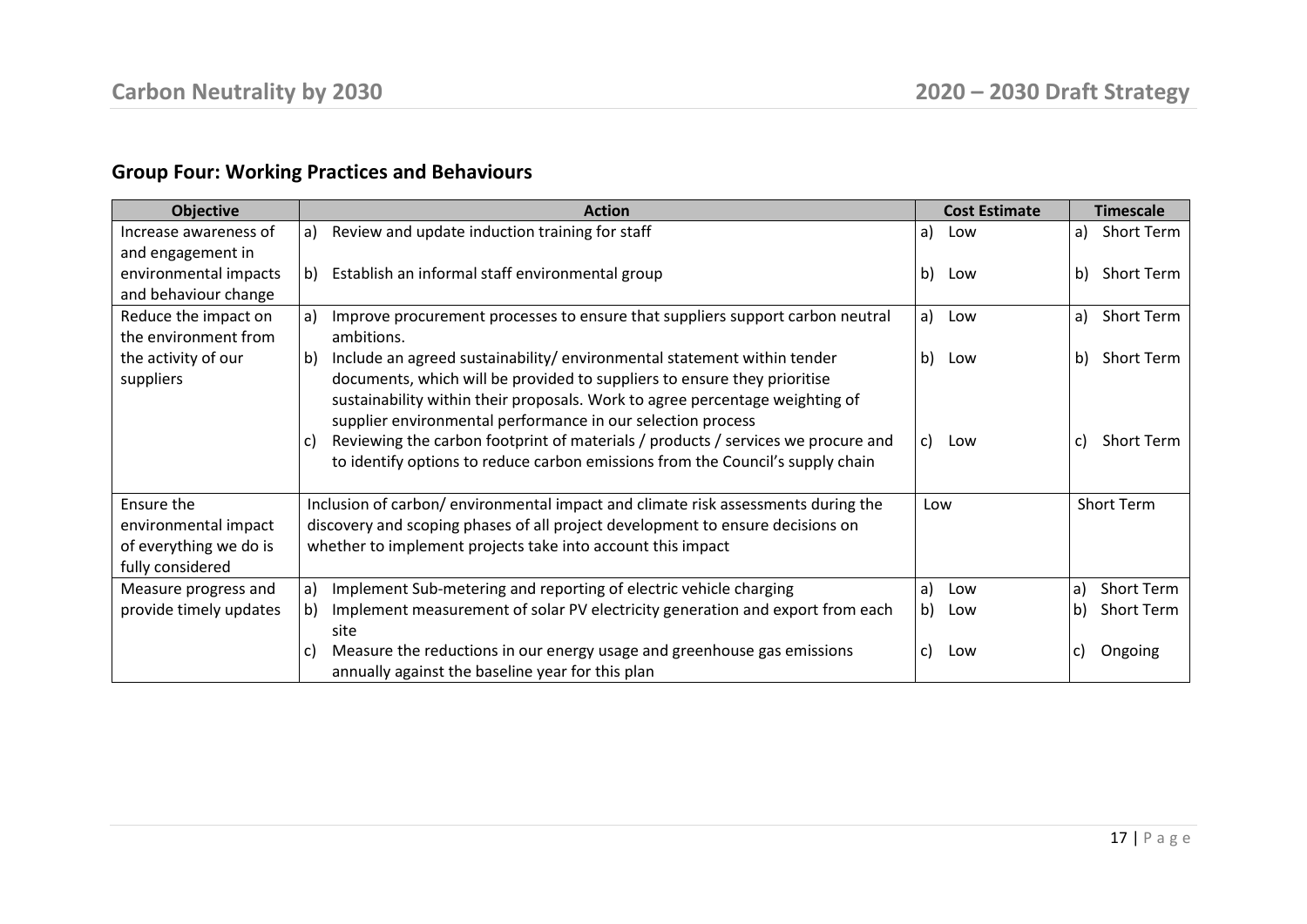# **Mitigation and Offsetting**

| <b>Objective</b>                                                   | <b>Action</b>                                                                                                      | <b>Timescale</b>            |
|--------------------------------------------------------------------|--------------------------------------------------------------------------------------------------------------------|-----------------------------|
| Conserve biodiversity in                                           | a) Conserve the range and ecological variability of habitats and species                                           | Ongoing                     |
| our parks and public                                               | b) Maintain existing ecological network                                                                            |                             |
| open spaces                                                        | Create buffer zones around high quality habitat<br>C)                                                              |                             |
|                                                                    | d) Take prompt action to control spread of invasive species                                                        |                             |
| Understand the value of<br>emissions that may<br>need to be offset | Identify, measure and report on unavoidable emissions to ensure the value is regularly monitored<br>and challenged | <b>Short Term</b>           |
| Investigate the use of                                             | Identify opportunities to increase the range and ecological variability of habitats and species<br>a)              | Ongoing<br>a)               |
| parks and public open                                              | Map the potential for additional tree planting<br>b)                                                               | b)<br><b>Short Term</b>     |
| spaces to offset carbon                                            | Explore the opportunities and feasibility for urban greening such as City Trees, Green<br>C)<br>Roofs/Walls        | <b>Medium Term</b><br>C)    |
| Use of solar generated                                             | Investigate the feasibility of the Council's public car parks being used for installation of solar car<br>a)       | <b>Medium Term</b><br>a)    |
| power to offset                                                    | ports                                                                                                              |                             |
|                                                                    | Investigate the feasibility of the council's under-utilised land assets for the creation of a solar<br>b)<br>farm  | $\mathsf{b}$<br>Medium Term |
| Create a climate offset                                            | Explore creating a climate offset fund to be used for activities such as tree planting or installing               | Medium Term                 |
| fund                                                               | energy efficient measures                                                                                          |                             |

# **Enabling**

| <b>Objective</b>                | <b>Action</b>                                                                         | <b>Timescale</b>    |
|---------------------------------|---------------------------------------------------------------------------------------|---------------------|
| Taking a role in enabling $ a $ | Establish new forms of partnership, collaboration and engagement                      | Medium Term         |
| the wider Borough to            | Create a suite of engagement and communication activities<br>l b)                     | Medium Term<br>l b) |
| achieve net-zero                | Exert influence to direct behaviours of companies of which IBC is a shareholder<br>C) | Ongoing             |
| emissions                       |                                                                                       |                     |